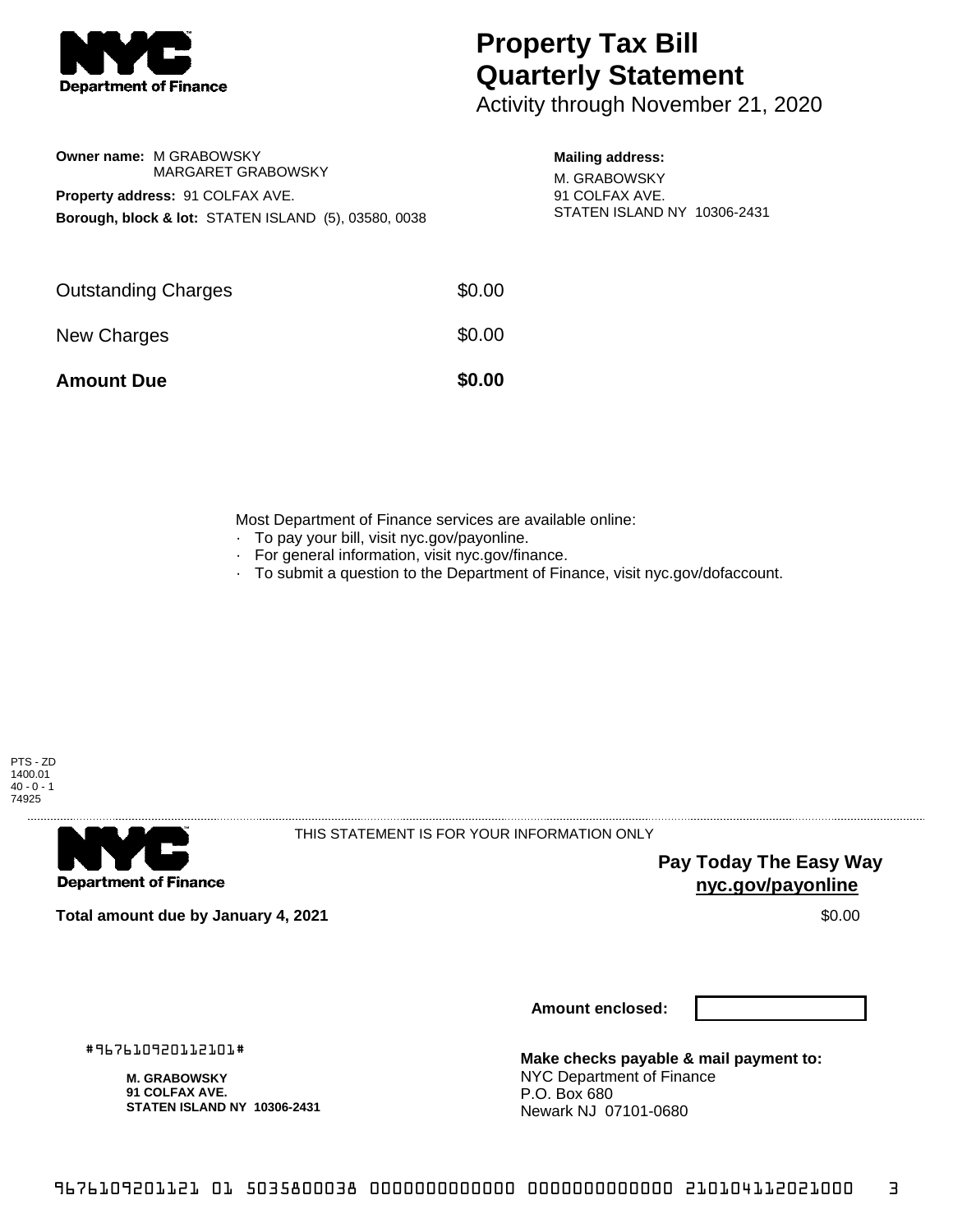

| <b>Previous Charges</b>                                      |                               | Amount<br>\$0.00         |                              |
|--------------------------------------------------------------|-------------------------------|--------------------------|------------------------------|
| Total previous charges including interest and payments       |                               |                          |                              |
| <b>Current Charges</b>                                       | <b>Activity Date Due Date</b> |                          | Amount                       |
| Finance-Property Tax<br>Adopted Tax Rate<br>Payment Adjusted | 01/01/2021                    | 01/01/2021               | \$0.00<br>$$-8.70$<br>\$8.70 |
| <b>Total current charges</b>                                 |                               |                          | \$0.00                       |
| <b>Tax Year Charges Remaining</b>                            | <b>Activity Date</b>          | <b>Due Date</b>          | <b>Amount</b>                |
| Finance-Property Tax<br><b>Adopted Tax Rate</b>              |                               | 04/01/2021               | \$0.00<br>$$-8.70$           |
| <b>Early Payment Discount</b><br>Payment Adjusted            | 01/01/2021                    | 04/01/2021               | \$0.09<br>\$8.61             |
| Total tax year charges remaining                             |                               |                          | \$0.00                       |
| <b>Overpayments/Credits</b>                                  | <b>Activity Date</b>          | <b>Due Date</b>          | Amount                       |
| <b>Credit Balance</b><br><b>Credit Balance</b>               |                               | 07/01/2020<br>07/01/2020 | $$-3,002.47$<br>$$-17.31$    |
| Total overpayments/credits remaining on account              |                               |                          | \$3,019.78                   |

You must apply for a refund or a transfer of credits resulting from overpayments within six years of the date of **the overpayment or credit. Please note that overpayments and credits are automatically applied to unpaid taxes.**

## **Home banking payment instructions:**

- 1. **Log** into your bank or online bill pay website.
- 2. **Add** the new payee: NYC DOF Property Tax. Enter your account number, which is your boro, block and lot, as it appears here: 5-03580-0038 . You may also need to enter the address for the Department of Finance. The address is P.O. Box 680, Newark NJ 07101-0680.
- 3. **Schedule** your online payment using your checking or savings account.

## **Did Your Mailing Address Change?** If so, please visit us at **nyc.gov/changemailingaddress** or call **311.**

When you provide a check as payment, you authorize us either to use information from your check to make a one-time electronic fund transfer from your account or to process the payment as a check transaction.